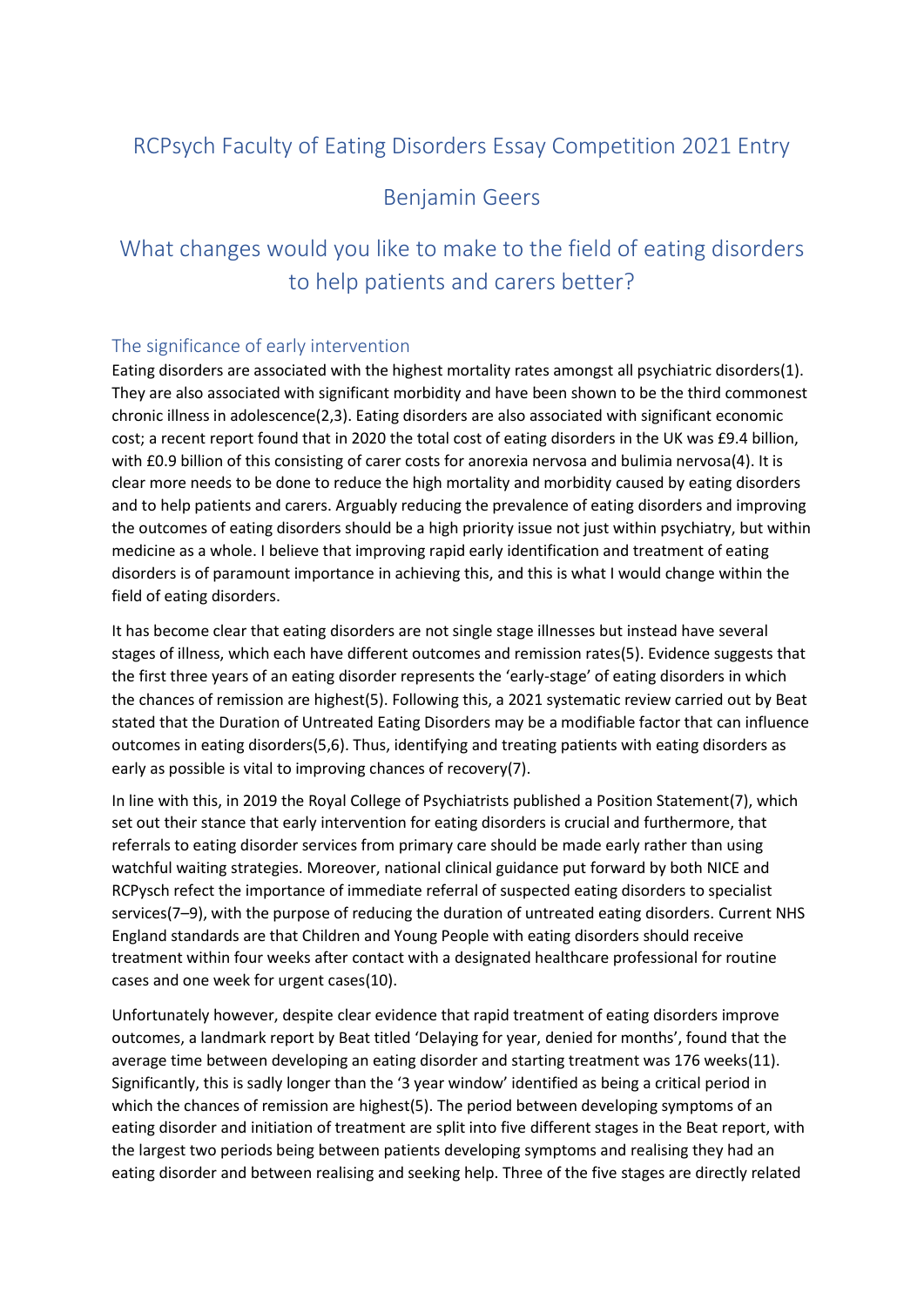to health care practices, and as such represent opportunities to decrease the duration of untreated eating disorders through quality improvement of service provision (Figure 1).



*Figure 1: Average time between first GP appointment and initiation of treatment as per Beat 2017.*

Furthermore, Figure 1 is evidence that the national standard for referral times of suspected eating disorders is being vastly underachieved. A recent study found that patients often present with prodromal symptoms leading up to the development an eating disorder, suggesting a prodromal stage that could potentially be detected in primary care(12). It is clear that more needs to be done to support GPs in identification and rapid referrals of suspected eating disorders. This will decrease the duration of untreated eating disorders which could improve remission rates and decrease mortality associated with eating disorders.

#### Primary Care Referrals in Greater Manchester Audit.

Recently I undertook an audit of Primary Care referrals of suspected eating disorders in Children and Young People in Greater Manchester, supervised by Dr David Ochando, Consultant Child and Adolescent Psychiatrist. The aim of the study was to identify whether clinical standards were being met, and how GPs could be supported to identify and rapidly refer suspect eating disorders in children and young people. Data on GP referrals to Manchester Foundation Trust Community Eating Disorder Services were assessed over a six-month period spanning  $17<sup>th</sup>$  December to  $17<sup>th</sup>$  June 2021. Data were analysed to assess whether referrals to specialist services were made on initial presentation and additionally whether they were made directly to specialist services. A total of 69 GP referrals were made over the period.

It was found that only 35% of referrals were made both immediately and referred directly to specialist services. When looking at all referrals made, almost 45% were not initially referred to specialist services, which will have caused delays in assessment and treatment. Furthermore, only 58% of referrals were made immediately following the first presentation of a patient with a suspected eating disorder to primary care.

I also created a survey which was sent out to GPs across Greater Manchester. Respondents were either GP partners or Salaried GPs. Half of respondents stated they did not know how to refer to their local Children and Young Peoples eating disorders service. Furthermore, 30% stated they were confident in identifying a suspected eating disorder in a child or young person (the other 70% of respondents stated they were 'maybe' confident). Additionally, 60% stated they did not know that a referral should be made immediately after the first meeting with a child or young person with a suspected eating disorder.

Based on the finding of this audit we made several recommendations of resources and training tools that we will implement with the aim of improving the rate of immediate referrals to specialist services. These are as followed:

- 1. A referral leaflet including the following information:
	- a. Common symptoms
	- b. When to refer patients
	- c. Where to refer patients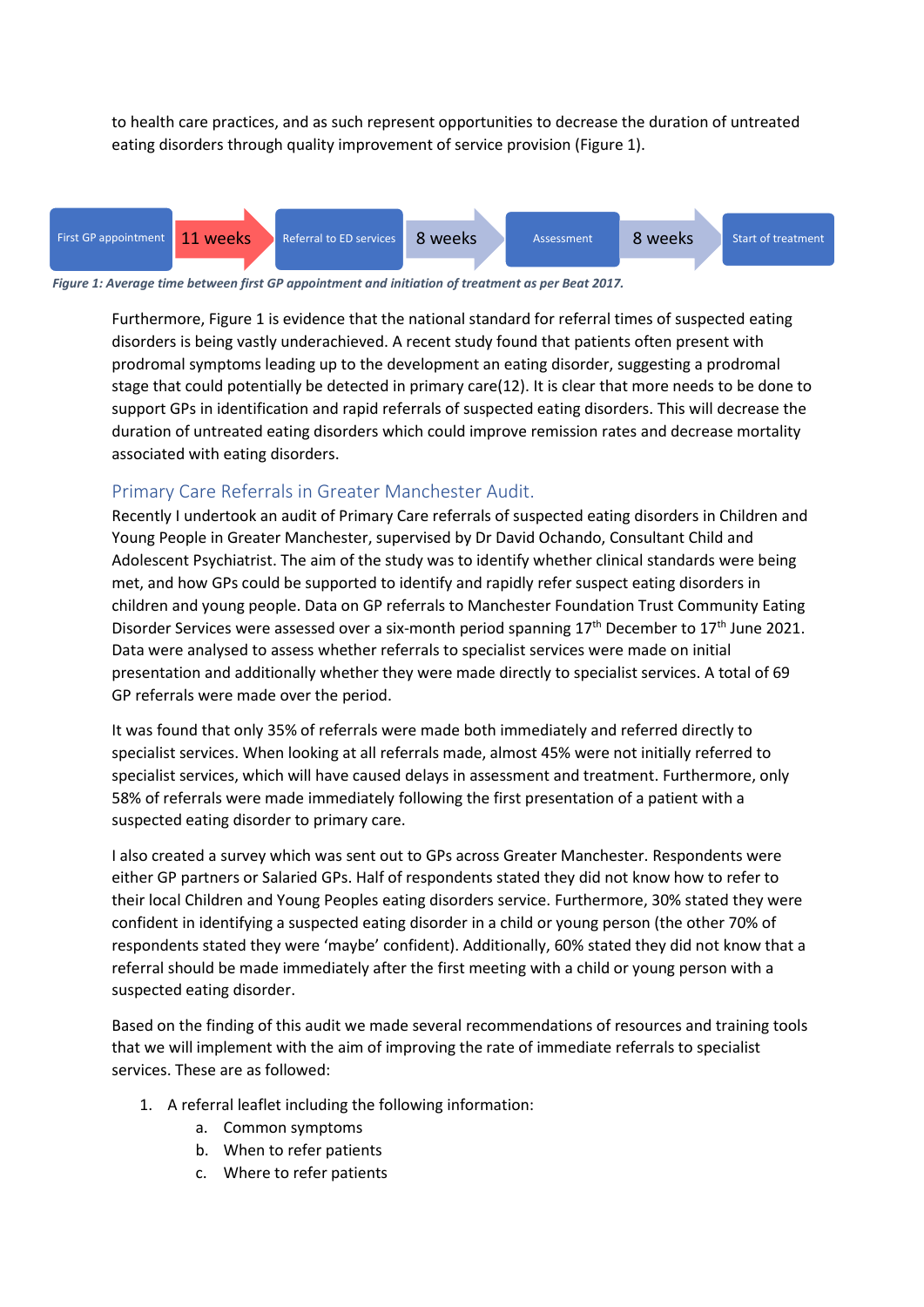- d. Red flag symptoms for immediate referral
- e. Physical exam information to include
- f. Contact details for MFT-CEDS
- 2. Creation of a five-minute information video explaining how to identify suspected eating disorders in Children and Young People within primary care and current guidelines on their referral.
- 3. Re-audit GP referrals across Greater Manchester over a six-month period once the recommended educational resources are developed and distributed.

#### The importance of primary care

Whilst the audit I undertook was based in Manchester, I believe the lessons learned from it can be used to reduce the duration of untreated eating disorders nationally. Importantly, the audit showed that a significant proportion of referrals were not being sent to specialist services.

The government's announcement in 2014 of an additional £30 million of funding a year for the development of specialist community eating disorder services for children and young people was a fantastic step in the right direction(13). Furthermore, the NHS Long Term Plan announced an additional £11 million in CCG baseline in 2019/20 and an additional £11 in 2020/201(13). However, the audit of GP referrals in Greater Manchester highlighted that although there is a specialist community eating disorder service for children and young people, a large proportion of referrals are not being made directly to this service. Instead, a large proportion of referrals (43.5%), were still being made to other services such as general CAMHS. This potentially increases waiting times for the patients whom the referral was made for, due to delays in referrals being forwarded from general CAMHS, which could be avoided if referrals were made directly to specialist services.

Without referrals being made immediately and directly to specialist services, patients are not going to benefit fully from the recent investment into community eating disorder services. Supporting GPs to ensure that they are confident in both identification of possible eating disorders and in referral of patients to their local specialist service, is of vital importance in reducing the duration of untreated eating disorders and this cannot be overlooked. The creation of assessable and quick training resources, such as a five-minute training video, a referral template, and an information leaflet with key information to help identify a suspected eating disorder may be one way in which to support our primary care colleagues. Importantly, GPs should consulted on their views on what would be helpful to them, and any resources designed to help support GPs should be made with their input.

#### Medical training

A 2018 study by Agnes Ayton and Ali Ibrahim found that on average the total amount of teaching medical student receive on eating disorders in the UK is less than 2 hours. Furthermore, it was found that the majority of doctors are never assessed on their knowledge of eating disorders throughout their training. I believe that this is one of the biggest national failures within eating disorder services for patients and carers.

In response to the recommendations made in a report titled "Ignoring the Alarms: How NHS Eating Disorder Services are Failing Patients"(14), Beat, together with Health Education England and the Royal College of Psychiatrists' Faculty of Eating Disorders developed eating disorders training material for medical students and foundation disorders(15). This training in now accessible to all UK medical student and foundation doctors and can be accessed online. This is a great start, however I believe that eating disorder training needs to be a mandatory part of both undergraduate and postgraduate medical training, given the significant morbidity and mortality associated with them. This is one of the changes I would make within the field of eating disorders to help patients and carers.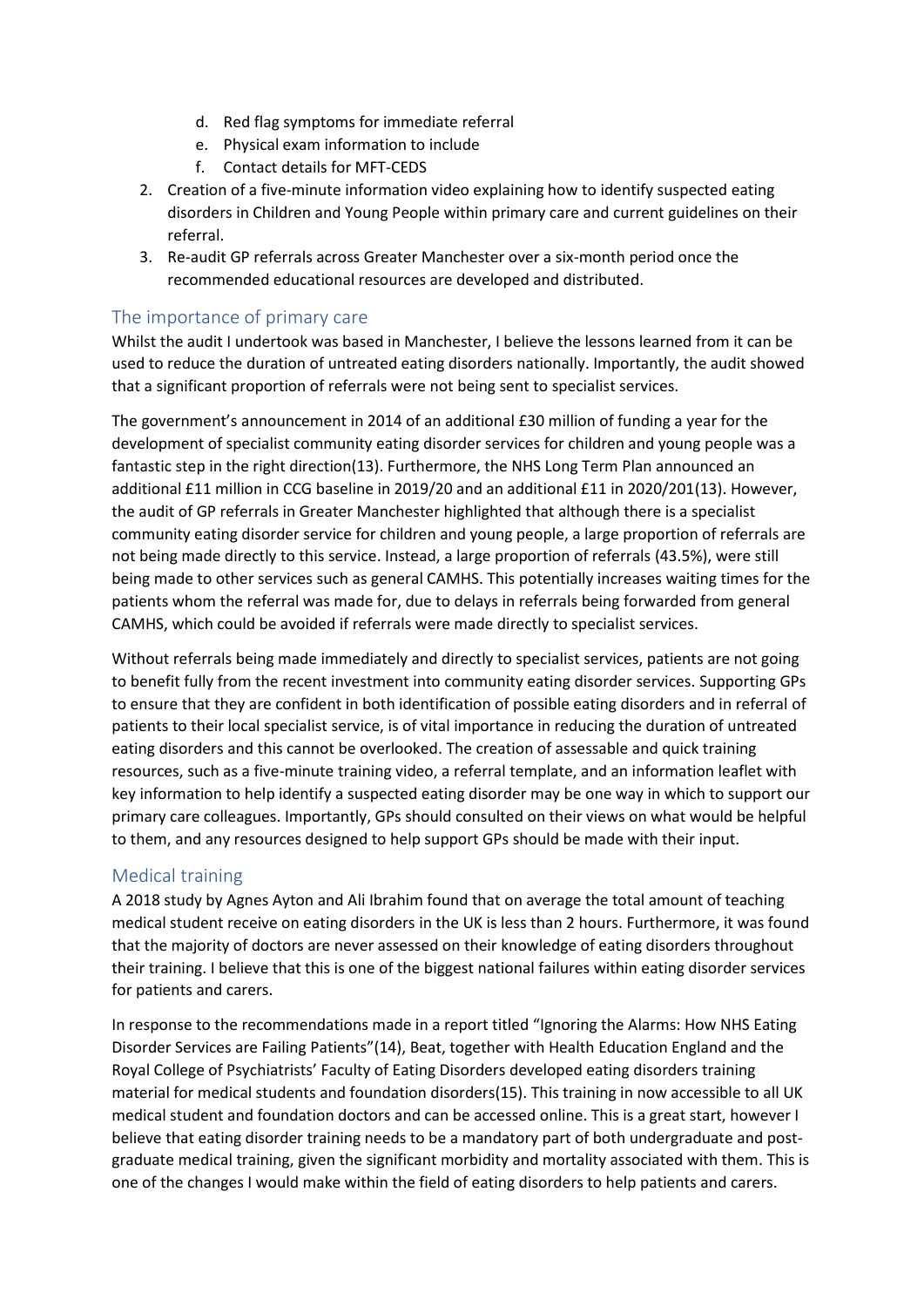#### Lessons from the two week wait cancer referral pathway

The two week wait urgent referral pathway in England is a pathway for rapid assessment, identification and treatment of possible cancers. It is designed to be extremely sensitive, to ensure that the highest possible number of cancer cases are identified. Because of this, there is a very low threshold of referral of patients on a two week wait pathway. In fact, according to Cancer Research UK, more than nine out of ten two week wait referrals do not result in a diagnosis of cancer(16). Patients are proactively asked about the presence of potentially sinister or 'red flag' symptoms in almost every primary care consultation and, if present, patients are referred urgently under a two week wait.

The two week wait system is an excellent example of what I believe is possible for eating disorder referrals from primary care. I believe that psychiatric disorders associated with the highest mortality rates qualify for, and would benefit from, a similar approach. Of course, it would put a greater demand on community eating disorder services, but more funding could help develop services which could handle such an increase in workload. Such a tactics could help identify eating disorders early in their illness progression, without waiting for them to develop over time to a severity where remission is much less likely.

### Conclusion

Rapid identification, referral and treatment of eating disorders is key to improving their prognosis. Whilst creation of and further investment into specialist services for children and young people are a big step in the right direction, more needs to be done to ensure all doctors can recognise the signs and symptoms of eating disorders and know how urgently they must be referred to specialist services. Quite rightly, the red flag symptoms of many different cancers are known by all graduating medical students, inquired about frequently, and investigated rapidly if present. Unfortunately, the same cannot currently be said for eating disorders. Perhaps this needs to change if we are to truly help individuals with eating disorders and their carers as a health care service. However, for this to happen, training on eating disorders needs to be given higher priority in the medical school curriculum, and GPs need to be better supported to identify and refer suspected eating disorders.

#### References

1. Arcelus J, Mitchell AJ, Wales J, Nielsen S. Mortality rates in patients with anorexia nervosa and other eating disorders. A meta-analysis of 36 studies. Arch Gen Psychiatry. 2011 Jul;68(7):724– 31.

2. Gonzalez A, Kohn MR, Clarke SD. Adolescence Eating disorders in adolescents. Australian Family Physician. 2007 Aug;36(8):6.

3. Hoang U, Goldacre M, James A. Mortality following hospital discharge with a diagnosis of eating disorder: national record linkage study, England, 2001-2009. Int J Eat Disord. 2014 Jul;47(5):507–15.

4. Yumpu.com. The Cost of Eating Disorders in the UK 2019 and 2020 (with annex) [Internet]. yumpu.com. [cited 2021 Oct 13]. Available from:

https://www.yumpu.com/en/document/read/65877873/the-cost-of-eating-disorders-in-the-uk-2019-and-2020-with-annex

5. Treasure J, Stein D, Maguire S. Has the time come for a staging model to map the course of eating disorders from high risk to severe enduring illness? An examination of the evidence. Early Intervention in Psychiatry. 2015;9(3):173–84.